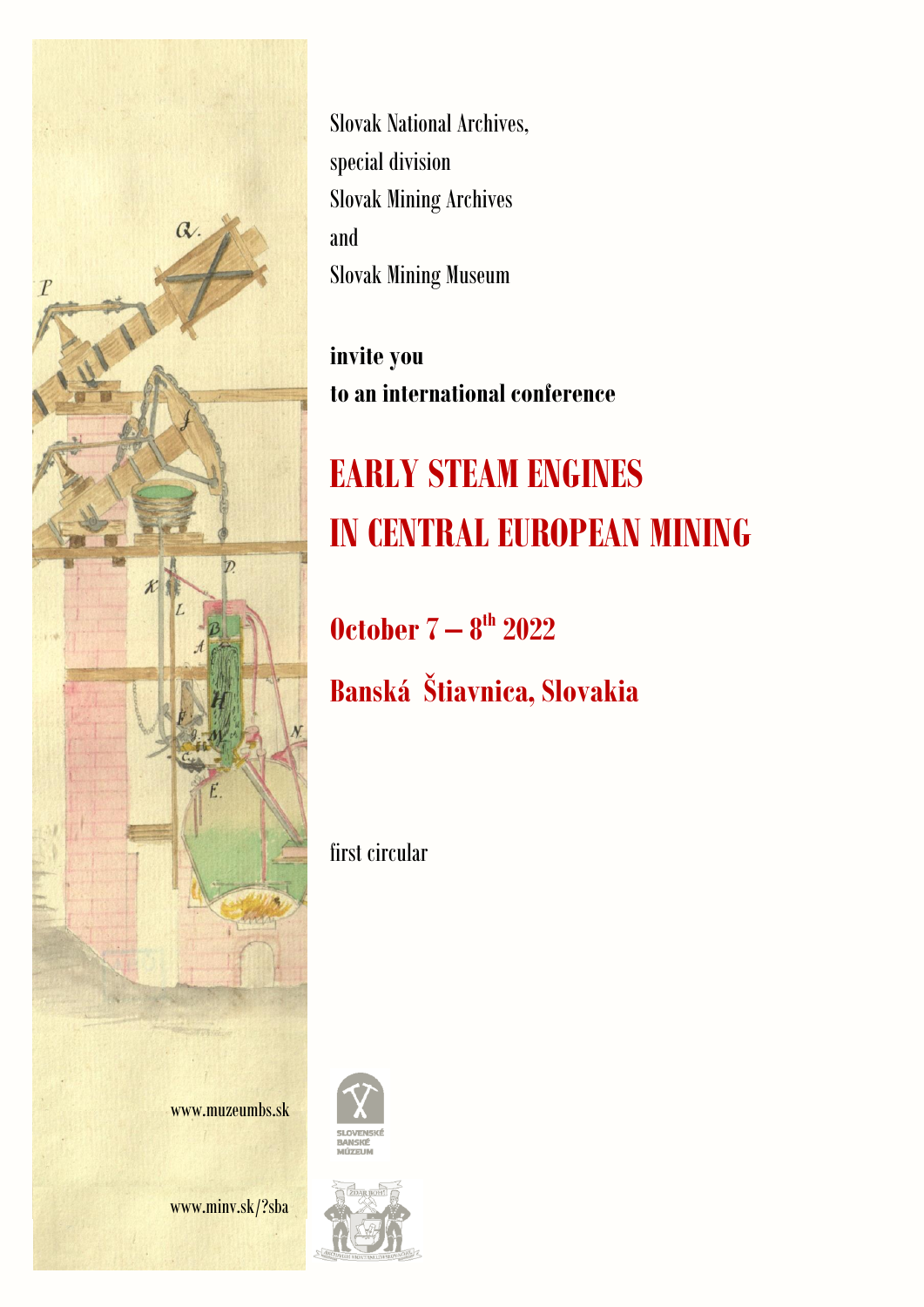

## Dear Colleagues,

in 2022 we will commemorate the 300<sup>th</sup> anniversary of the first atmospheric steam engine used in Central European mining. At the end of 1722, the English engine builder Isaac Potter completed his work on a Newcomen engine designed to pump water from the Althandel mine in Nová Bana (Germ. Königsberg), Slovakia, which opened a new era of the use of steam energy in Central Europe.

The aim of our conference will be to present the newest archaeological, historical and technological research of early steam engines and related buildings. We also would like to explore, on the basis of factual examples, the various approaches which can be used to reconstruct and present this pioneering technology for today's public. The general topic of the history of technology and industrial archaeology can be illustrated by contributions highlighting new technologies, archaeological methods and virtual reconstructions.

Communications may cover all aspects of historical steam technology used in mining, from early examples up to the first half of the 19th century. This meeting of experts will be open to the general public. In addition to scientific papers, we invite participants to generate public discussion about their research also in the form of posters.

Moreover, parallel with the conference, a temporary exhibition "Atmospheric Steam Engines in Central European Mining" will be held at the Slovak Mining Museum.

The conference will take place in the historical mining town Banská Štiavnica from Friday 7<sup>th</sup> to Saturday 8<sup>th</sup> of October 2022. On Saturday afternoon a field trip is planned, to discover regional heritage and to visit the archeological excavations of the first engine house from 1722 in Nová Baňa.

Selected papers will be published in 2023 in a collective monograph in English.

The conference language is English.

Next circular will be sent in March 2022.